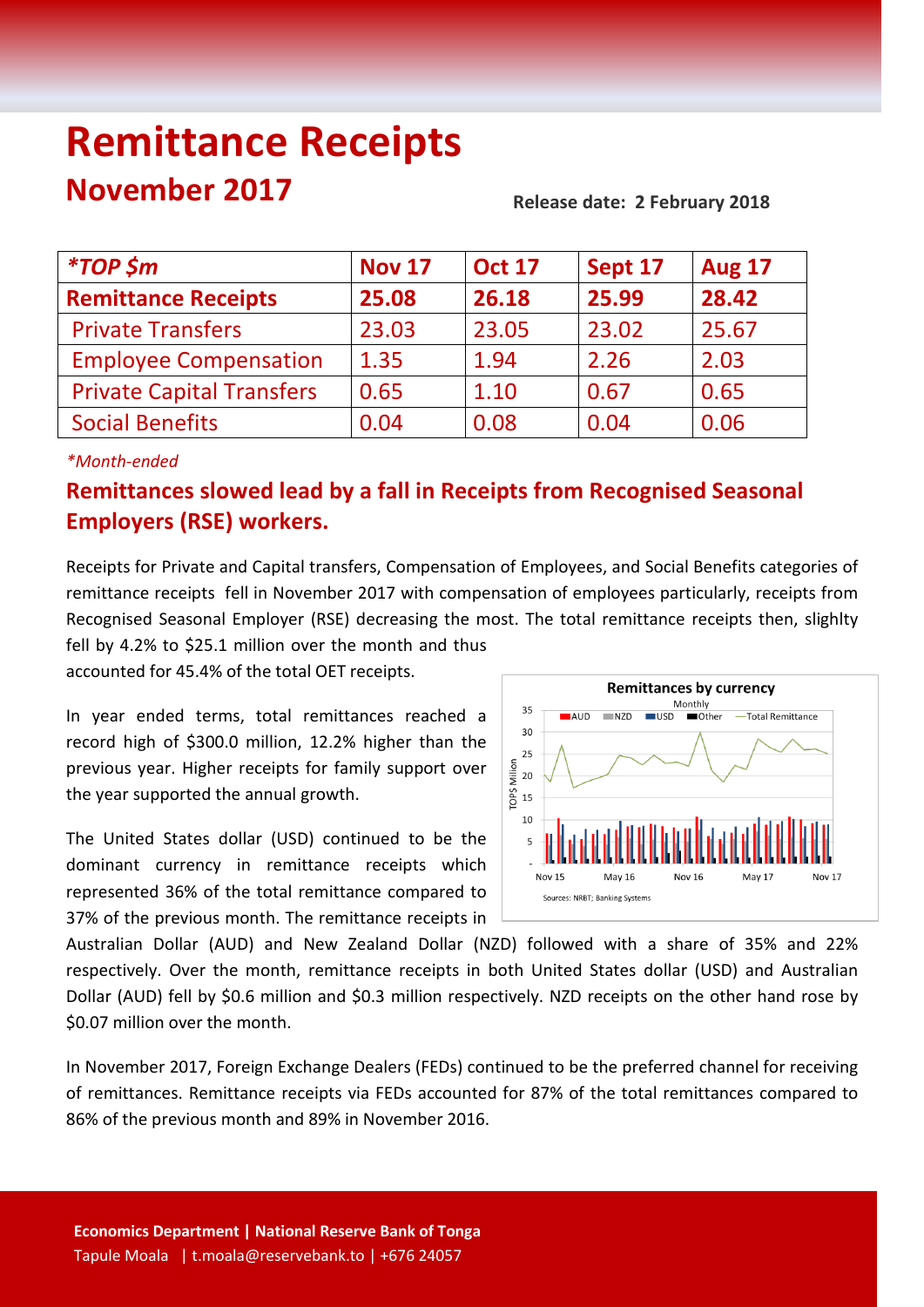#### **Private Transfers**

Total private transfers is the largest category of remittance receipts which accounted for 92% of the total remittance receipts and 42% of the total OET receipts. During the month, total private transfers slightly dropped by 10.3% to \$23.0 million, particularly lower remittance receipts via banks.

In year ended terms, private transfers rose by 14.4% (\$34.4 million) to \$273.1 million, particularly higher



receipts of family support from friends and relatives abroad. This was supported also by the celebrations and events throughout the year such as the school anniversaries' celebration (Tonga High School & Mailefihi Siu'ilikutapu College), family reunions, and the churches' annual conferences.

#### **Employee Compensation[1](#page-1-0)**

Employee compensation fell by \$0.6 million to \$1.4 million over the month. This accounted for 5% of the total remittance receipts in November. Both the receipts from Recognised Seasonal Employer (RSE) and other wages & salaries fell by \$0.4 million and \$0.2 million respectively.

In year ended terms, total receipts from compensation of employees declined by \$3.9 millon, particularly due to lower receipts from RSE workers.

#### **Private capital transfers & Social benefits**

Private transfers for capital expenditures and social benefits fell by \$0.4 million and \$0.04 million respectively during the month and accounted for 2.6% and 0.2% of the total remittance receipts, declining from 4.2% and 0.3% last month. Lower receipts by households for house construction related activities during the month compared to the previous month.

Over the year to November 2017, private capital transfers rose by \$2.2 million whereas receipts from social benefits fell by \$0.01 million.

#### **Outlook**

Remittance receipts are anticipated to escalate to a higher level in the following month as we move into the Christmas festive season coupled with the improving economic growth in remittance source countries. The Reserve Bank will continue to closely monitor the remittance receipts given it is the largest source of foreign exchange inflow for the economy.

<span id="page-1-0"></span> $1$  Employee compensation is the sum of wages and salaries from the Recognised Seasonal Employer (RSE) program, Tongan residents working short term overseas, and resident employees serving foreign organizations.